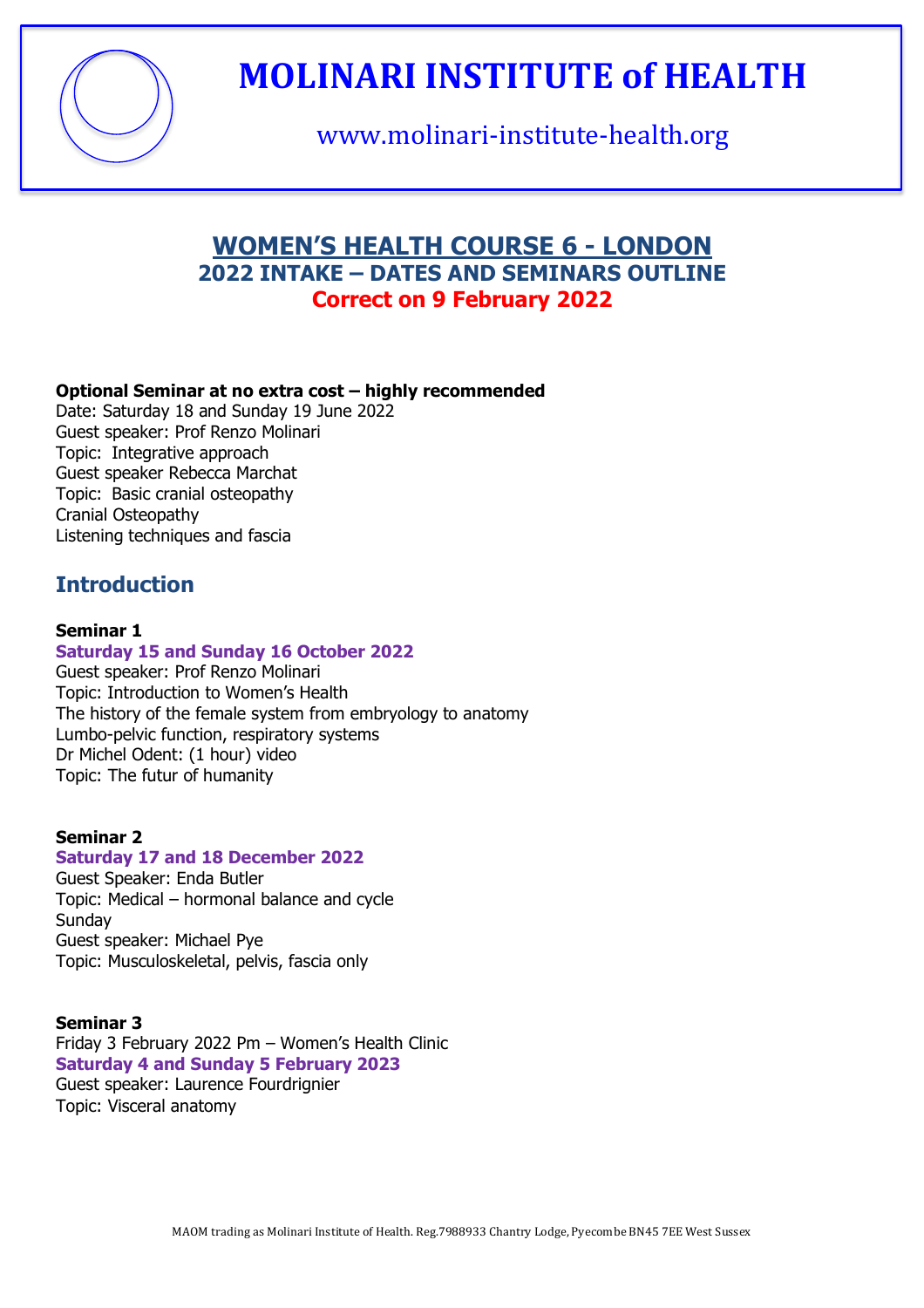

### www.molinari-institute-health.org

#### **Module 1** – **PREGNANCY**

#### **Seminar 4**

#### **Saturday 18 and Sunday 19 March 2023**

Saturday 18 March 2023: 09.00 hrs – 11.00 hrs Guest speaker: Indera Ajimal Guest speakers: Prof Renzo Molinari and Daniel Brogan Topic: Pregnancy I

#### **Seminar 5**

#### **Saturday 29 and Sunday 30 April 2023**

Guest speaker: Geneviève Kermorgant Topic: Pregnancy II Int: Delphine Butler

#### **Seminar 6**

#### **Saturday 17 and Sunday 18 June 2023**

Guest speaker: Teresa Coughlan Topic: Pregnancy III

#### **Seminar 7**

#### **Saturday 8 and Sunday 9 July 2023** Topic: Medical weekend Faculty tbc

#### **Module 2 – GYNAECOLOGICAL LIFE**

#### **Seminar 8**

#### **Saturday 2 and Sunday 3 September 2023**

Guest speaker: Laurence Fourdrignier Topic: Microbiome and nutrition Visceral techniques

#### **Seminar 9**

#### **Saturday 28 and Sunday 29 October 2023**

Guest speaker: Franz Buset Topic: Visceral osteopathy, Gynaecological Approach - Chapman's techniques Int Laurence Fourdrignier

#### **Seminar 10**

#### **Saturday 2 and Sunday 3 December 2023**

Guest speaker: Monika Ebner Topic: Introduction to neuro-endocrine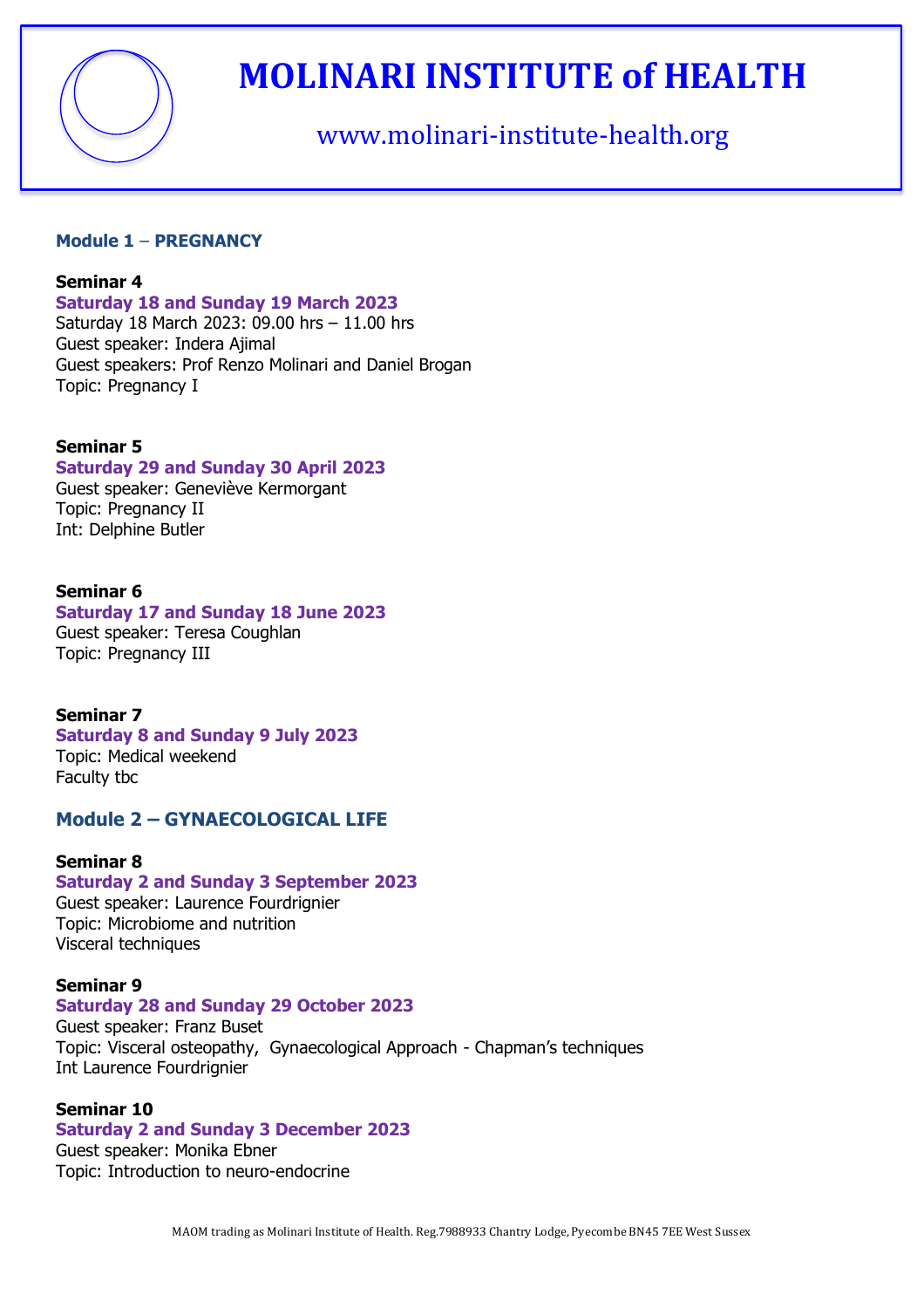

www.molinari-institute-health.org

#### **Seminar 11**

**Saturday 13 and Sunday 14 January 2024** Faculty tbc

#### **Seminar 12**

**Saturday 2 and Sunday 3 March 2024** 

Guest speakers: Prof Renzo Molinari and Anja Engel-Schulmeyer Topic: Internal techniques

#### **Module 3 – FERTILITY**

#### **Seminar 13**

**Saturday 13 and Sunday 14 April 2024** Topic: Medical weekend Faculty tbc

#### **Seminar 14**

#### **Saturday 25 and Sunday 26 May 2024**

Guest speaker: Claudia Knox Topic: Postpartum care for mother and infant

#### **Seminar 15**

#### **Saturday 6 and Sunday 7 July 2024**

Guest speaker: Geneviève Kermorgant Topic: Infertility Interpreter: Delphine Butler

#### **Seminar 16**

#### **Friday 11, Saturday 12 and Sunday 13 October 2024**

Guest speaker:Francois Allart for 3 days Topic: Clinical cases, internal technique Fertility- infertility Interpreter: Delphine Butler

#### **Seminar 17 Friday 1 November 2024**  Final exams **Saturday 2 and Sunday 3 November 2024** Guest Speaker: Sue Turner tbc Topic: Balanced Ligamentous Tension (BLT)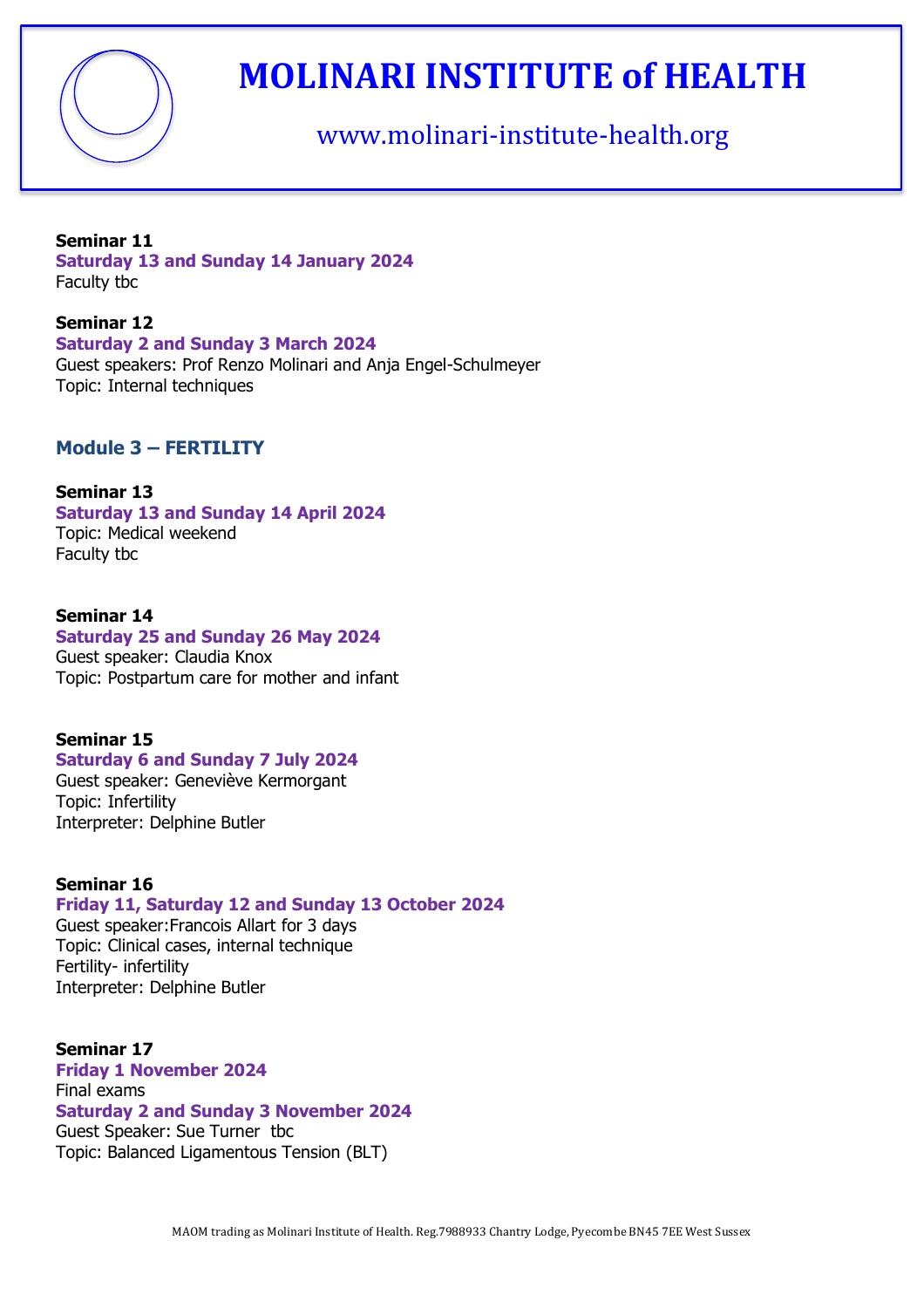

### www.molinari-institute-health.org

#### **Seminar 18 Friday 6 December 2024 Pm** Graduation Ceremony **Saturday 7 and 8 December 2024** Guest speaker**:** Taj Deoora tbc Topic: Healthy ageing

#### **MIH reserves the right to amend the dates if necessary. Please do not make your travel arrangements/hotel reservations more than 3 months in advance.**

#### **Venue for the Women's Health seminars:**

All seminars will take place at: The Alexander Technique, 13 The Boulevard, Imperial Wharf, London SW6 2 UB Please find below a link for directions <https://atiw.org/find-us/how-to-find-us/>

#### **WOMEN'S HEALTH CLINIC:**

The Women's Health Clinic takes place on the Friday afternoon (13.00 hrs to 18.00 hrs) before each seminar unless stated otherwise.

#### **Students are expected to come and observe at least twice during their studies.**

The WH Clinic will take place on the following dates:

Friday 17 March 2023 Pm Friday 28 April 2023 Pm Friday 16 June 2023 Pm Friday 7 July 2023 Pm Friday 1 September 2023 Pm Friday 27 October 2023 Pm Friday 1 December 2023 Pm Friday 12 January 2024 Pm Friday 1 March 2024 Pm Friday 12 April 2024 Pm Friday 24 May 2024 Pm Friday 5 July 2024 Pm

#### **Venue for the Women's Health Clinics:**

The WH clinic will take place at: First Floor 84 Albert Hall Mansions, Kensington Gore, London SW7 2AG Please find below directions: